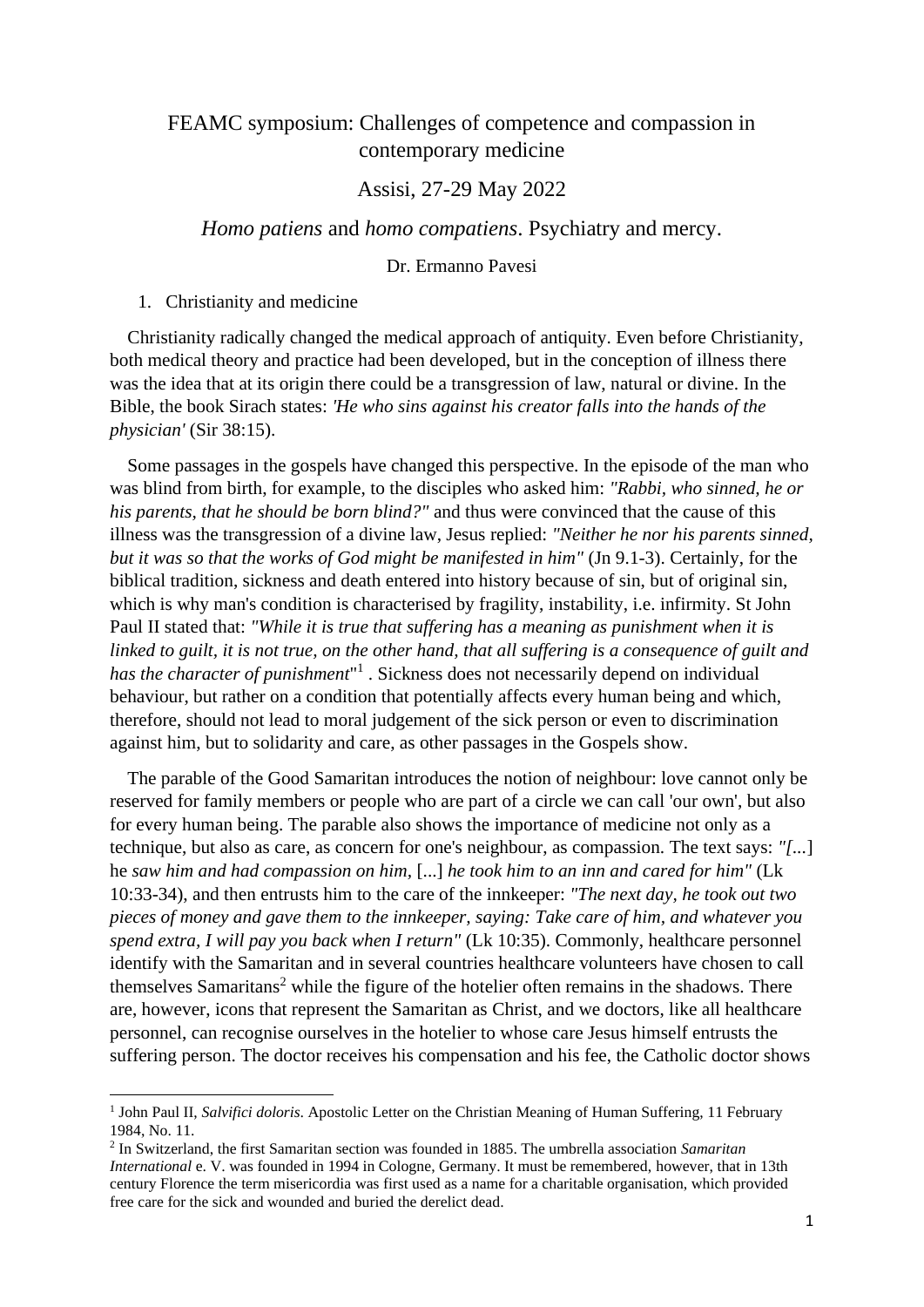compassion and mercy if he is willing to do more than what was agreed upon, that is, more than what is stipulated in the employment contract, knowing that it is precisely this 'more' that will be honoured upon his return. This passage also shows us what spirit should animate the physician's activity. As in the parable of the rich young man, Jesus recognises the value of fulfilling one's duty, but also invites one to commit oneself and give more. If we have become doctors, it is because God has given us the necessary talents, we must make them bear fruit, and one day we will have to account for the use we have made of them.

The new attitude towards the sick has involved not only individuals but also the entire Christian community. The Pope Emeritus, Benedict XVI, in his encyclical, *Deus caritas est*, after recalling that already in apostolic times, communal concern for the frail had led to the birth of diakonia, writes: *"With the formation of this gathering of the Seven, 'diakonia' - the service of neighbourly love exercised communally and in an orderly manner - was now established in the fundamental structure of the Church itself. With the passing of the years and the progressive spread of the Church, the exercise of charity was confirmed as one of its essential areas*" 3 . The encyclical emphasises two characteristics of the new approach: the activity is carried out communally, i.e. it is not a solely individual activity, and in an orderly manner, i.e. organised and structured. Pius XII recalled a decisive passage in the history of the Church and health care: *'*[...] *when the Church was able to develop and order itself freely, the first nosocomas also sprang up. Thus the hospital erected around the year 370 in Caesarea by the great bishop St. Basil was an entire city,* [...] *in which all diseases, including leprosy,*  were treated<sup>14</sup>; this structure, called Basiliade also represents the first hospital in the history of mankind. The inn in the parable became a hospital, and it must be remembered that hospitals in France were called *Hôtel-Dieu* and that places of healing were also called *domus Dei*.

#### 2. Advances in modern medicine

Scientific advances since the beginning of the modern era have had considerable repercussions on the view of man and medicine. Advances in physics have made it possible to explain functions of the human body using the metaphor of the machine. The French philosopher Réné Descartes, also known as Descartes, viewed the human body as a machine governed by mechanical laws, and he also attributed all irrational psychic activities to it, separating them clearly from conscious psychic activity. This gave rise to a particular current of medicine, *iatro-mechanics*. In time, however, advances in science showed the inadequacy of physics and mechanical laws to explain organic processes. The next step was the appreciation of chemical processes and, thus, the birth of *iatrochemistry*. Further advances in science made it possible to identify functions and dysfunctions of different organs in ever smaller structures at the cellular and sub-cellular level.

In this centuries-long process, the physician's interest has increasingly focused on pathological processes, while *homo patiens* has taken a back seat, becoming the passive bearer of pathology and spectator of the physician's struggle against disease, increasingly technical and increasingly less *homo compatiens.*

<sup>3</sup> Benedict XVI, *Encyclical Letter* Deus Caritas est*, on Christian Love*, 25 December 2005, N.21-22.

<sup>4</sup> Pius XII, *Address to the nurses in Rome*, 21 May 1952, in *Il corpo umano*. Presentation and Indexes of the Benedictine Monks of Solesmes, 2nd updated edition, Edizioni Paoline. Rome 1962, pp. 197-198.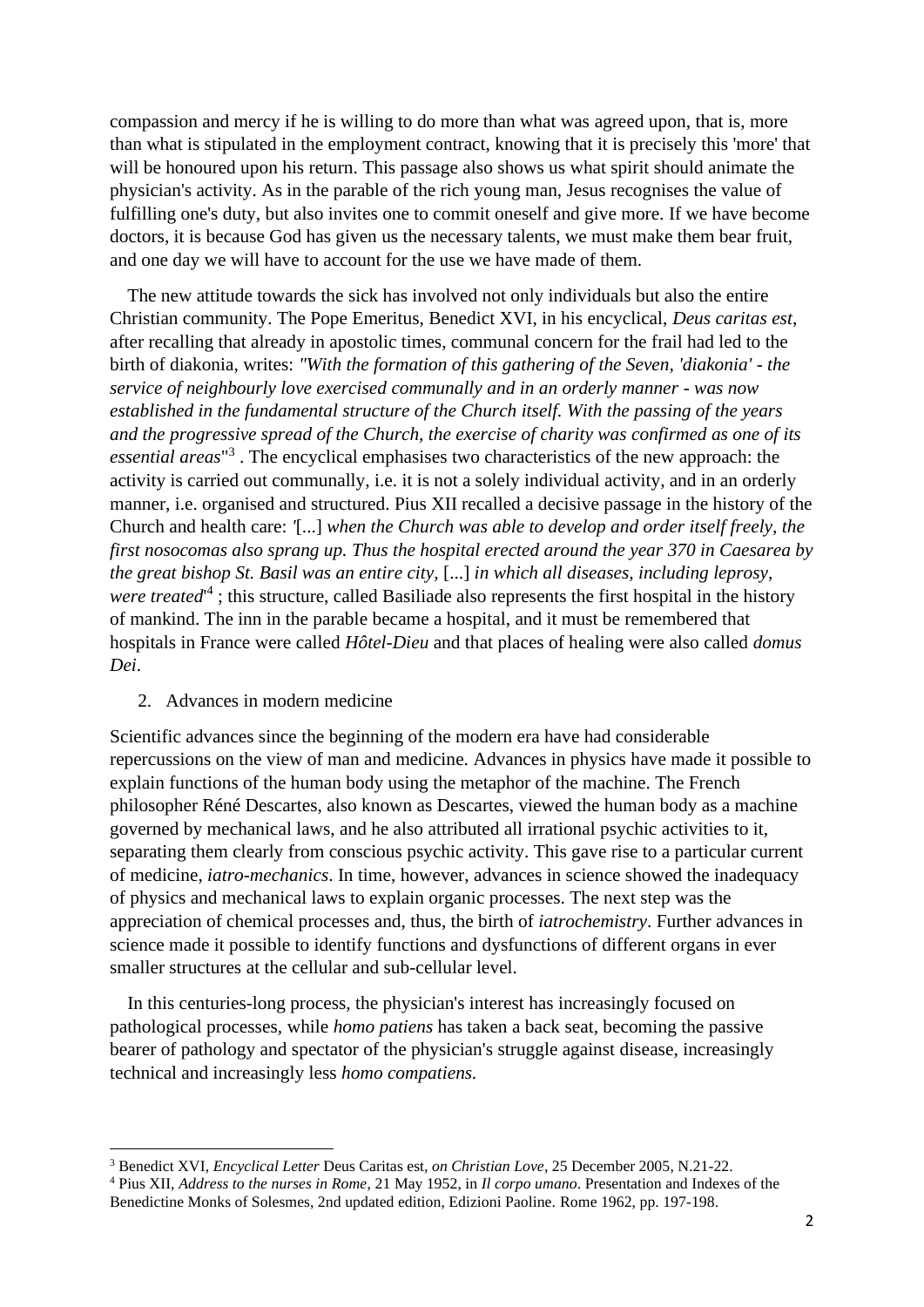In the 19th century, there was a radical change in the ordering of university medical studies: until 1860, medical students took an examination in philosophy, the *tentamen philosophicum,*  as the first major preparatory examination for the clinical disciplines. Subsequently, the *philosophicum* was replaced by the *tentamen phisicum, which had the* natural sciences as an examination subject: for the study of the sick man, it seemed more important to start from the natural sciences rather than from a more general, even anthropological, view<sup>5</sup>. This naturalistic approach is well characterised by a principle expressed by one of the most important German physicians of the time, Rudolf Virchow (1821-1902): *'The scientist knows only bodies and properties of bodies, defines as transcendence that which exceeds this scope and considers transcendence as an aberration of the human spirit*' 6 . Medicine has become more and more a technique and less and less an art.

In recent years, however, there has been another trend: in the name of the principle of autonomy, the patient has been transformed in many countries into a user of the health service, a client with the right to demand the services he or she desires, even if it is a question of pregnancy termination, sex change, euthanasia or assisted suicide. The doctor often finds himself in the position of health worker, caught between the impositions of the health service and the demands of the patient.

3. Mercy and psychiatry

The problem of the personal dimension of the patient is particularly important in psychiatry, where the interpersonal relationship is crucial.

A number of important approaches have been established in psychiatry, the biological, psychoanalytic, behaviourist and systemic approaches, unfortunately all have a common feature: the exclusion of the personal dimension of man, who would be dominated by biological mechanisms, or his behaviour would consist of reactions to external stimuli, depth psychology considers him to be a psychic apparatus formed in the course of development, and for Sigmund Freud the ego is not master in its own home, according to systemic theory, then, the individual plays a role that has been assigned to him, if not imposed, by the social system. In recent years, there have been attempts to overcome the clear boundaries between the various schools by integrating them into a bio-psycho-social approach, but the sum of certain reductionisms cannot offer an integral vision, which can only be so if it does not consider the ego and human life solely as the passive result of different forces, but recognises the existence of a spiritual core that, even if exposed to various influences, is capable of autonomous and responsible choices, i.e. that the patient is a person.

Only if the patient is not seen simply as a mechanism to be repaired, a psychic apparatus to be deconstructed and re-educated, an element of a system to be rebalanced, is a human-tohuman, person-to-person relationship possible.

To understand how mercy can be concretised in medical practice, one can rely on the Catechism of the Catholic Church, which provides both a definition and a list: *"*Works of mercy *are charitable actions by which we come to the aid of our neighbour in his corporal and spiritual needs"*. I will only dwell on the spiritual ones: *'Instructing, counselling, comforting are works of spiritual mercy, as are forgiving and bearing with patience'* (No.

<sup>5</sup> Cf. Heinrich Schipperges, *Homo Patiens. Zur Geschichte des kranken Menschen,* Piper, Munich,1985, p. 320 .

<sup>6</sup> Idem, *Utopien der Medizin*, O. Müller, Salzburg 1968, p. 37.